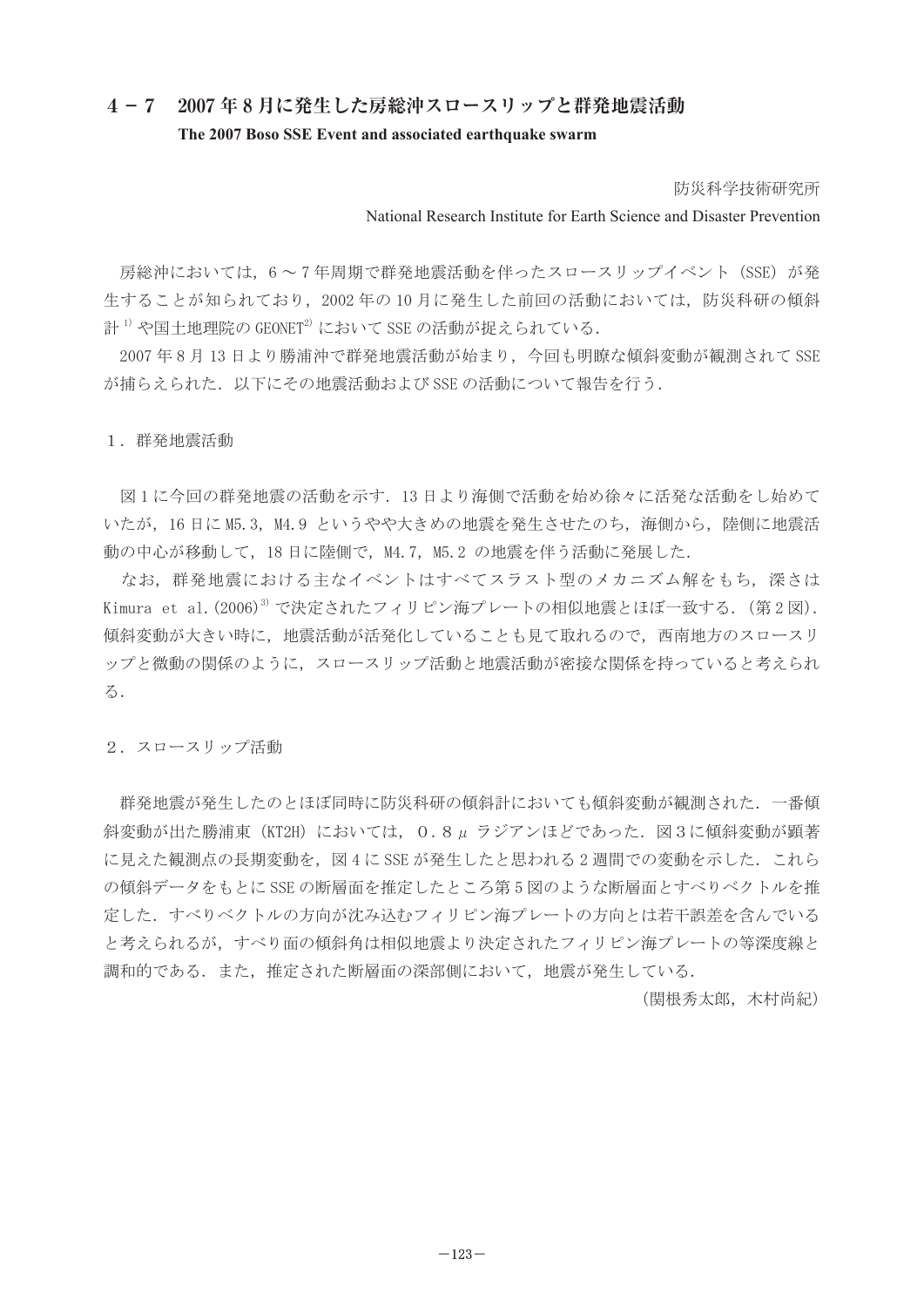## 参 考 文 献

- 1)山本英二 , 大久保正 ; 地殻傾斜の連続観測で捉えた 2002 年 10 月に発生した房総半島東方沖 のスロースリップ , 地震予知連絡会会報 , 69, 198-204, 2003.
- 2) S. Ozawa, S. Miyazaki, Y. Hatanaka, T. Imakiire, M. Kaidzu, M. Murakami, Characteristic silent earthquakes in the eastern part of the Boso peninsula, Central Japan, Geophys. Res. Lett., 30 (6), doi: 10.1029/2002GL016665, 2003.
- 3) H. KIMURA, K. Kasahara, T. Igarashi, and N. HIRATA, Repeating earthquake activities associated with the Philippine Sea plate subduction in the Kanto district, central Japan: A new plate configuration revealed by interplate aseismic slips, Tectonophysics, 417,101-118, 2006.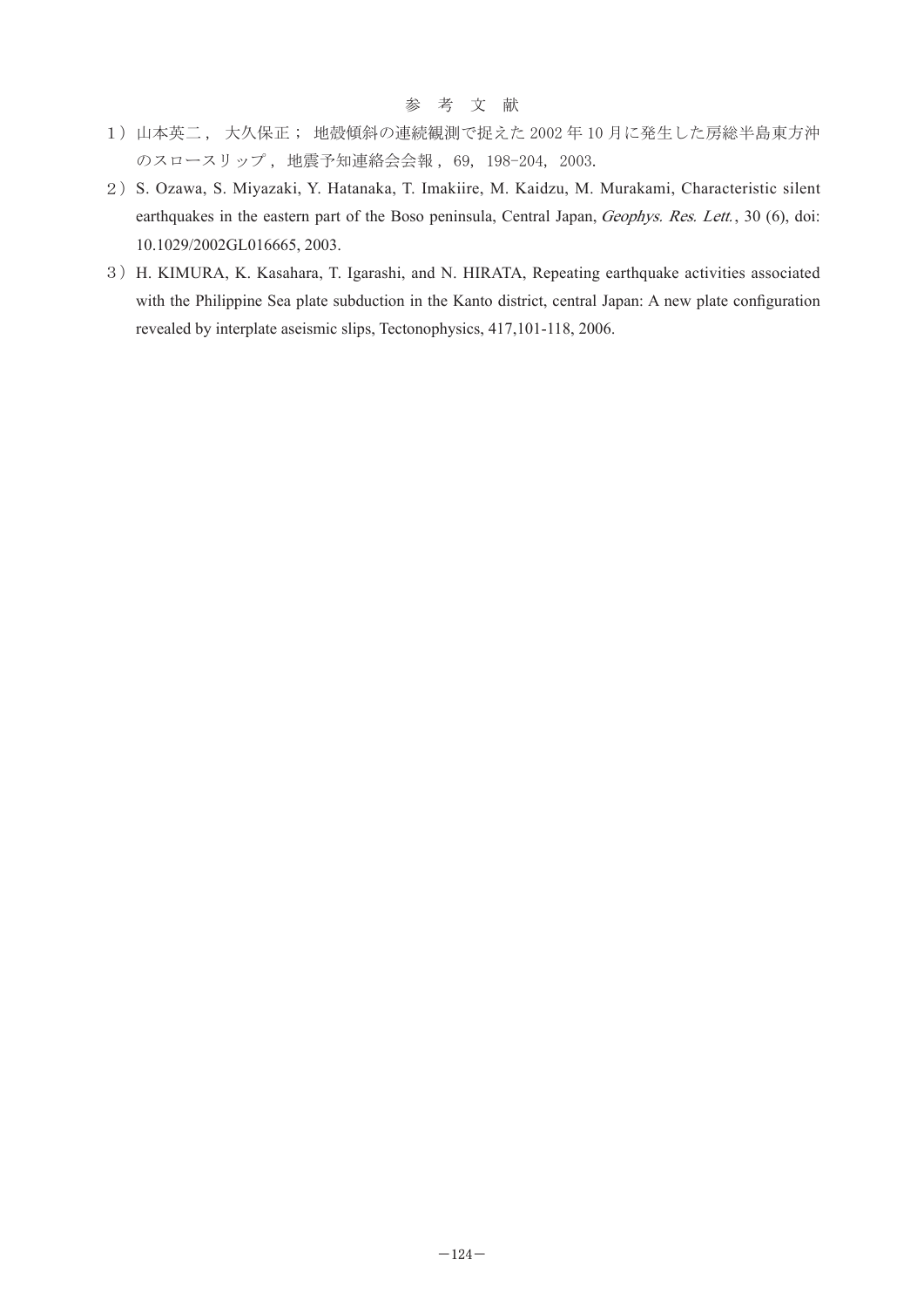

- 第1図 群発地震活動の活動分布. (左図) 震央分布図. (右上) M-T 図. (右下) 南北方向に投影した図. 暫 定的な処理により捉えられた相似地震(経過時間で塗りつぶし)および通常の地震(白抜きのシンボル) を示す.海域(赤丸)と陸域 ( 青三角 ) で異なるシンボルを用いている.主なイベントの Hi-net メ カニズム解および AQUA - CMT 解をあわせて示した. コンターは, Kimura et al. (2006) によるフィ リピン海プレートの相似地震の等深度線を示す(km). また、時系列には勝浦東(KT2H)における傾 斜記録を重ねて示した.トレンドを除去した潮汐補正後の記録および原記録を示している.
	- Fig 1 (Left) Epicenter distribution of the episode of 2007 Boso swarm. (Right Upper) Magnitude time distribution. (Right Lower) Time-sequence of the Boso swarm activity. Repeating earthquake (Filled symbol), and ordinary earthquake (Open symbol). Mechanisms of the large earthquakes are decided by NIED Hi-net and AQUA-CMT. Green line denote that the upper boundary of the PHS estimated by Kimura et al.(2006). Tiltmeter data, raw and removing tidal and atmospheric pressure data, of the KT2H station are also plotted (cyan line).





Fig 2 Vertical cross section. The cross section is shown in Fig.1. Green line is the upper boundary of PHS estimated from repeating earthquakes.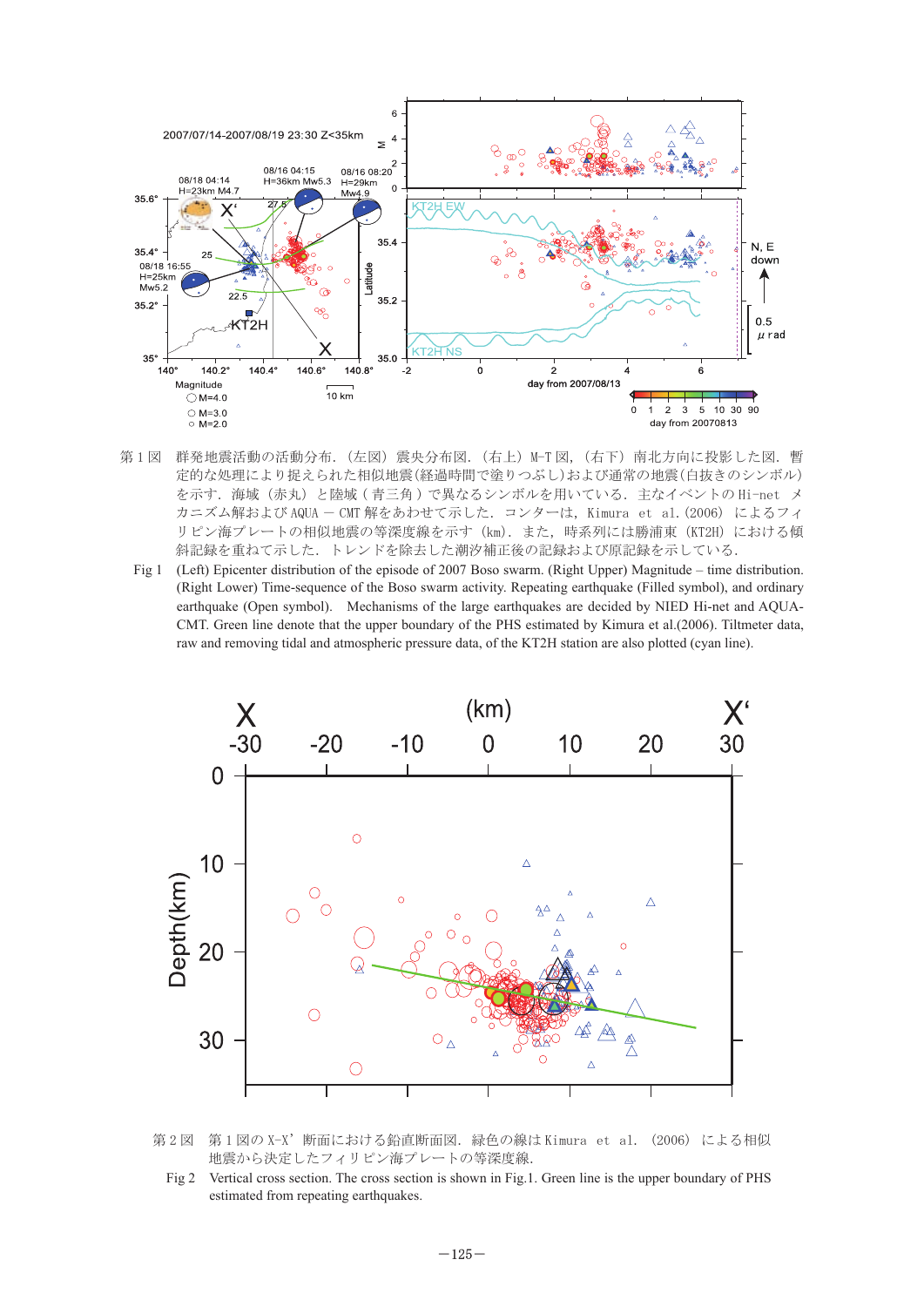

- 第3図 2007年4月1日から8月19日までの約4ヶ月間における、成田 (NRTH), 銚子中(CH2H),千葉(CBAH),勝浦東(KT2H) の傾斜時系列. 観測点の位置は第5図に示す.記録は、上方向が北・東下がりで あり,潮汐成分およびリニアトレンド除去後の記録を示している.
- Fig.3 Time series of tiltmeter records, in the Boso area from April 1 to August 19, 2007. 'N' and 'E' followed by a station code with four characters denote the northward and eastward ground down components, respectively. The location of each station is plotted on the Fig. 5. The records after removing tidal and atmospheric pressure components estimated by BAYTAP-G and removing their linear trends are shown.



- 第4図 2007年8月5日から8月19日までの2週間における,成田 (NRTH), 銚子中 (CH2H), 千葉 (CBAH),勝浦東 (KT2H),白子 (SRKH) の傾斜時系列. 観測点の位置は第 5 図に示す. 記録は,上方向が北・東下がりであり,潮汐成分およびリニアトレンド除去後の記録を 示している.橙色で示した期間の全戸における傾斜変化の差をデータとして断層モデル を推定した.この期間における気象庁調子観測点の気圧変化および雨量をあわせて示す.
- Fig.4 Time series of tiltmeter records, daily tremor counts, atmospheric pressure change and daily precipitation in the Boso area from April 1 to August 19, 2007. 'N' and 'E' followed by a station code with four characters denote the northward and eastward ground down components, respectively. The atmospheric pressure and the precipitation were observed at the JMA Choshi meteorological observatory. The records after removing tidal and atmospheric pressure components estimated by BAYTAP-G and removing their linear trends are shown.